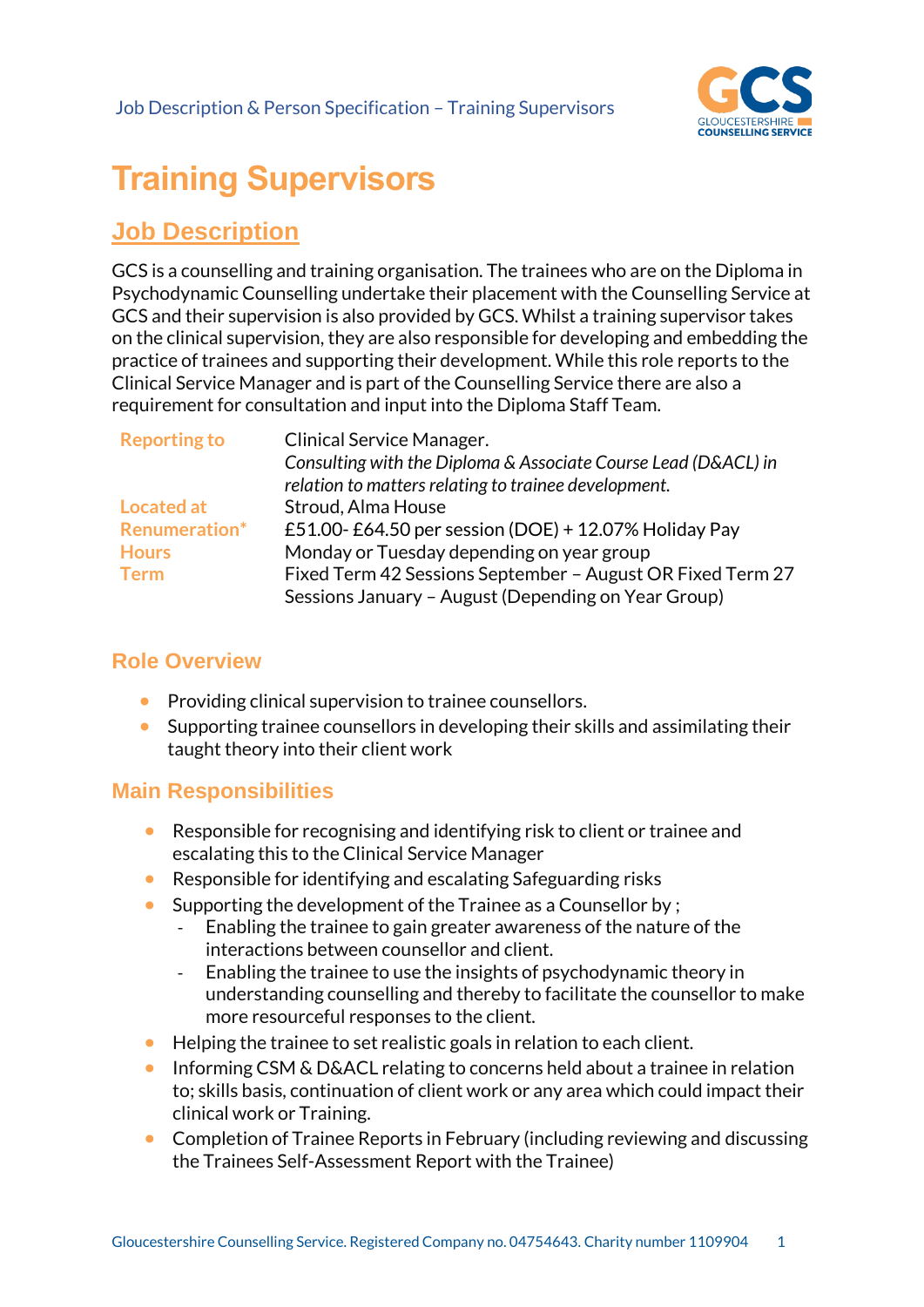

- Completion of Trainee Reports & Role Play Reports in June (Including reviewing and discussing the Trainees Self-Assessment Report & Role Play with the trainee)
- Attending Year Group Review meetings and contributing appropriately about Trainees within their supervision groups progress.
- Attend meetings as requested by Clinical Service Manager or D&ACL to discuss any individual Trainee.
- Attend and contribute to Diploma Staff Meeting two scheduled annually.
- Attend Inductions sessions which relate directly to training (Reports, Roleplays and associated processes) which will be led by the Training Department.
- Ad-hoc, brief meetings relating to any aspect of the role are within your role responsibilities. Invitation to any formal meetings outside of those detailed above are claimable when explicitly agreed with your CSM or D&ACL.

## **Person Specification**

#### **Qualifications Trainee Supervisor**

- Relevant psychodynamic counselling training or demonstrable good understanding of psychodynamic theory and practice (A)
- $\bullet$  In supervision training with a recognised training body (A)
- Over five years clinical practice experience (A)
- Actively or recently (within the past two years) engaged in clinical practice seeing clients on a weekly basis. (A)
- Attendance at supervision of supervision in keeping with supervision course requirements. (A)
- Accredited member of a recognised counselling/psychotherapy professional body. (A)

#### **Qualified**

- Relevant psychodynamic counselling training or demonstrable good understanding of psychodynamic theory and practice (A)
- Recognised qualification in counselling supervision and a minimum of two years' experience of supervision practice
- Over five years clinical practice experience (A)
- Actively or recently (within the past two years) engaged in clinical practice seeing clients on a weekly basis (A)
- Attending monthly supervision of supervision with a relevant qualified and experienced supervisor (A)
- Accredited member of a recognised counselling/psychotherapy professional body. (A)